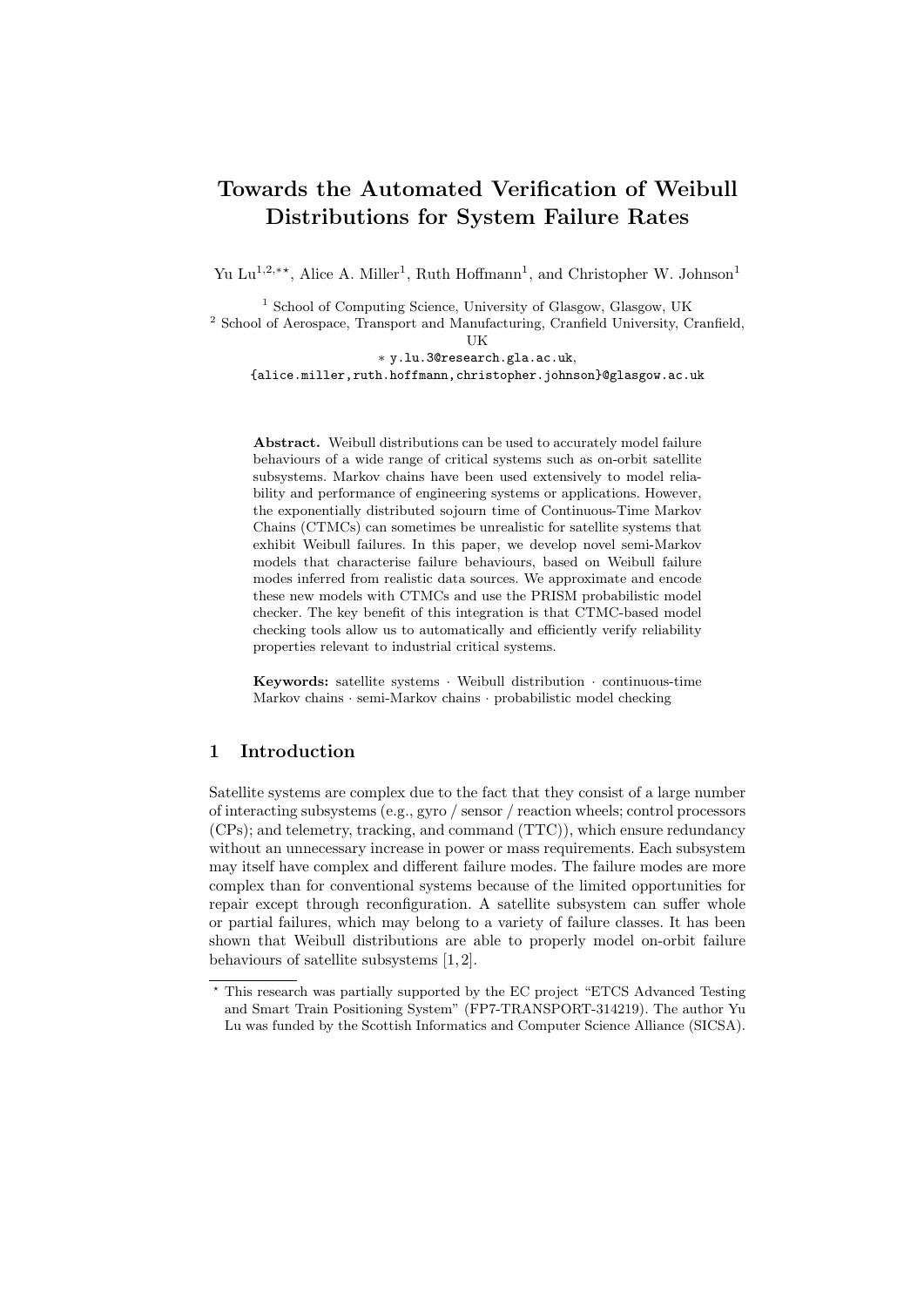Failures in satellite subsystems are conveniently modelled using Weibull distributions. Unfortunately such distributions are not amenable to continuous time model checking tools, such PRISM, that mainly support CTMCs with exponentially distributed sojourn time. It has also been shown that it is possible to approximate many common distributions using phase-type distributions such as Erlang distributions and a sum of many exponential distributions (the hyperexponential distribution), although this has proved computationally difficult [3]. Given the maturity of a CTMC solver such as PRISM, and its focus on minimising state spaces, this difficulty is less of an issue. The aim is to investigate how Weibull distributions can be approximated so that PRISM can be effectively used for model checking based reliability analysis of satellite systems.

Simulation is a commonly used and powerful analysis technique for reliability engineering. It is flexible since it supports arbitrary normal distributions (such as Pareto, Weibull, or Lognormal distributions). However, simulations may take a long time to run as the events (e.g., failure) that we are trying to model may be very rare. In addition, it involves the complex design of valid simulation models and interpretations of simulation results. Probabilistic model checking is a formal method for the specification and verification of complex systems with stochastic behaviours. It allows the additional inclusion of probabilities on transitions, and so gives us the ability to check probabilistic properties, such as, "what is the probability of a failure within 5 years?" The automation of the PRISM is essential for analysing reasonably large and non-trivial Markov models with exponential distributions. CTMC models have been used widely to model reliability and performance of engineering systems or applications. However, the exponentially distributed sojourn time of CTMCs can be unrealistic to model satellite systems that exhibit Weibull failures. PRISM is useful for analysing realistic satellite subsystems, and we can obtain results with high accuracy if good approximations of Weibull distributions can be made without resulting in a state space that is too large to yield to feasibly check.

Model checking of semi-Markov chains is more complicated than that of Markov chains. Techniques for model checking semi-Markov chains have been developed [4, 5], whereas the methods are practically negative or infeasible. In recent years, applying practical probabilistic model checking tools to analyse non-Markov models has attracted a lot of attention. In [6], the authors analyse disk reliability of reasonable sized systems (such as RAID4/5/6) based on non-exponential distributions in PRISM [7]. Approximations of Weibull models are considered in [8], using an M-stage Erlang model, and in [9] where 3-state Hidden Markov Models (HMMs) are used. In both cases, results are contrasted with those obtained via simulation. In [10], a stochastic performance model is constructed and the hyper Erlang distribution of real-world data used in PRISM to analyse a public bus transportation network in Edinburgh. In [11], phase-type distributions are used to analyse a collaborative editing system in PRISM.

Our paper is organised as follows. In Section 2, we define semi-Markov models that specify failures of satellite subsystems based on the Weibull distributions, while in Section 3 we give technical background on CTMCs and PRISM. In Sec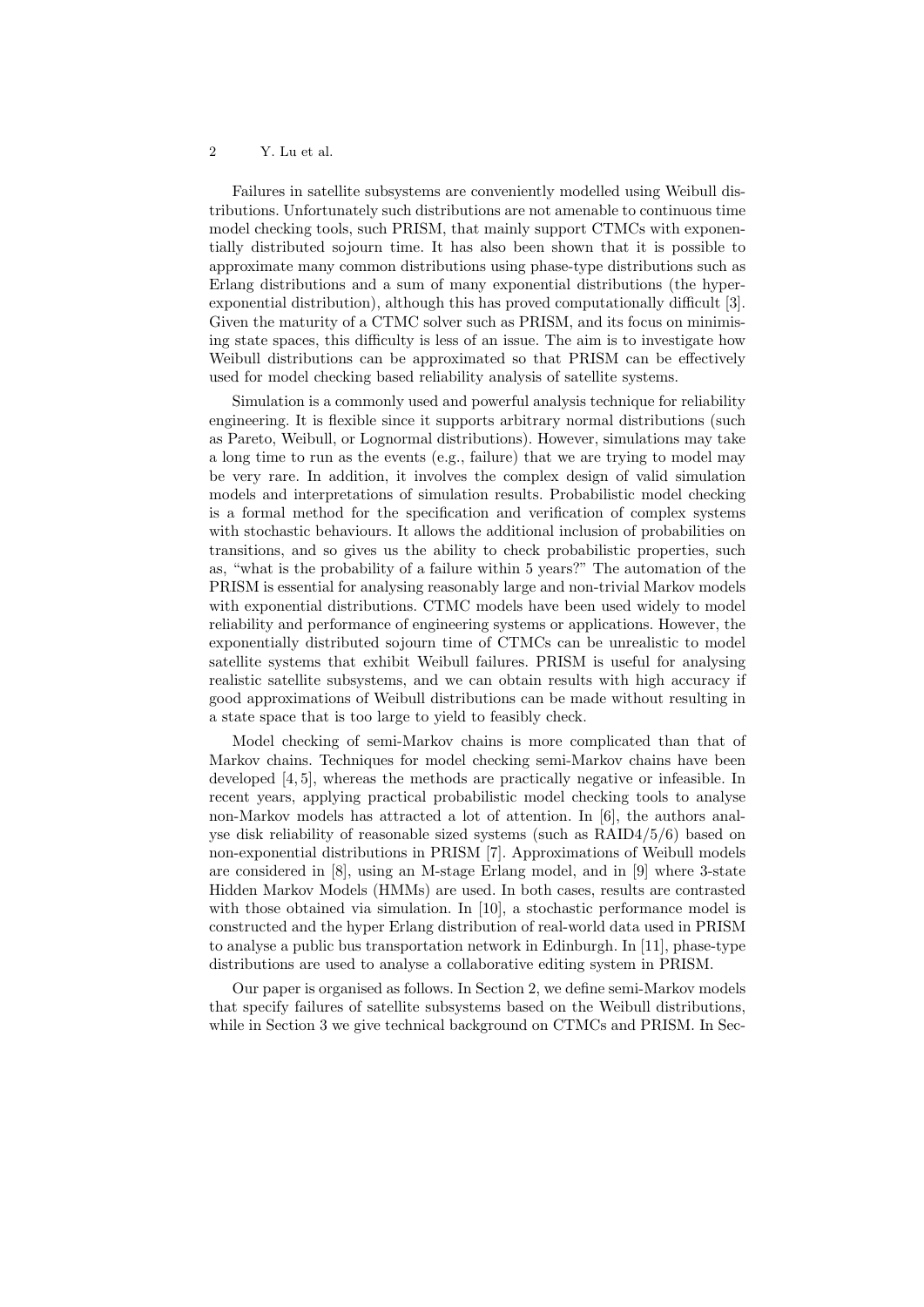tion 4, we summarise our technique to approximate the Weibull distributions. In Section 5, approximations of these semi-Markov models as CTMCs are developed in PRISM and their benefits are investigated. Finally, in Section 6 we conclude and outline directions for future research.

# 2 Multi-state Failure Mode in Satellite Subsystems

We propose an approach to building semi-Markov models for reliability analysis of satellite subsystems using a real-world database. The main data source consists of 1584 Earth-orbiting satellites which were launched between January 1990 and October 2008, and are provided by the SpaceTrak database<sup>1</sup>. The SpaceTrak launch and satellite analytical system and its database are used by most global key launch providers, satellite manufacturers, insurance companies, and satellite operators. It provides a variety of data and important information about satellite on-orbit failures and unexpected behaviour, and also launch attempts from 1957. This has enabled us to predict and analyse failure rates.

One of the problems with stochastic approaches on-orbit is the lack of prior validation given the specialised nature of many designs. Common core components e.g. NOAH and the DoD have a core platform that is then configured but many components and architectures are unique. The database used here is likely to provide a conservative base case but is not tailored to specific missions.



Fig. 1. An overview of key satellite subsystems

 $^1$  http://www.seradata.com/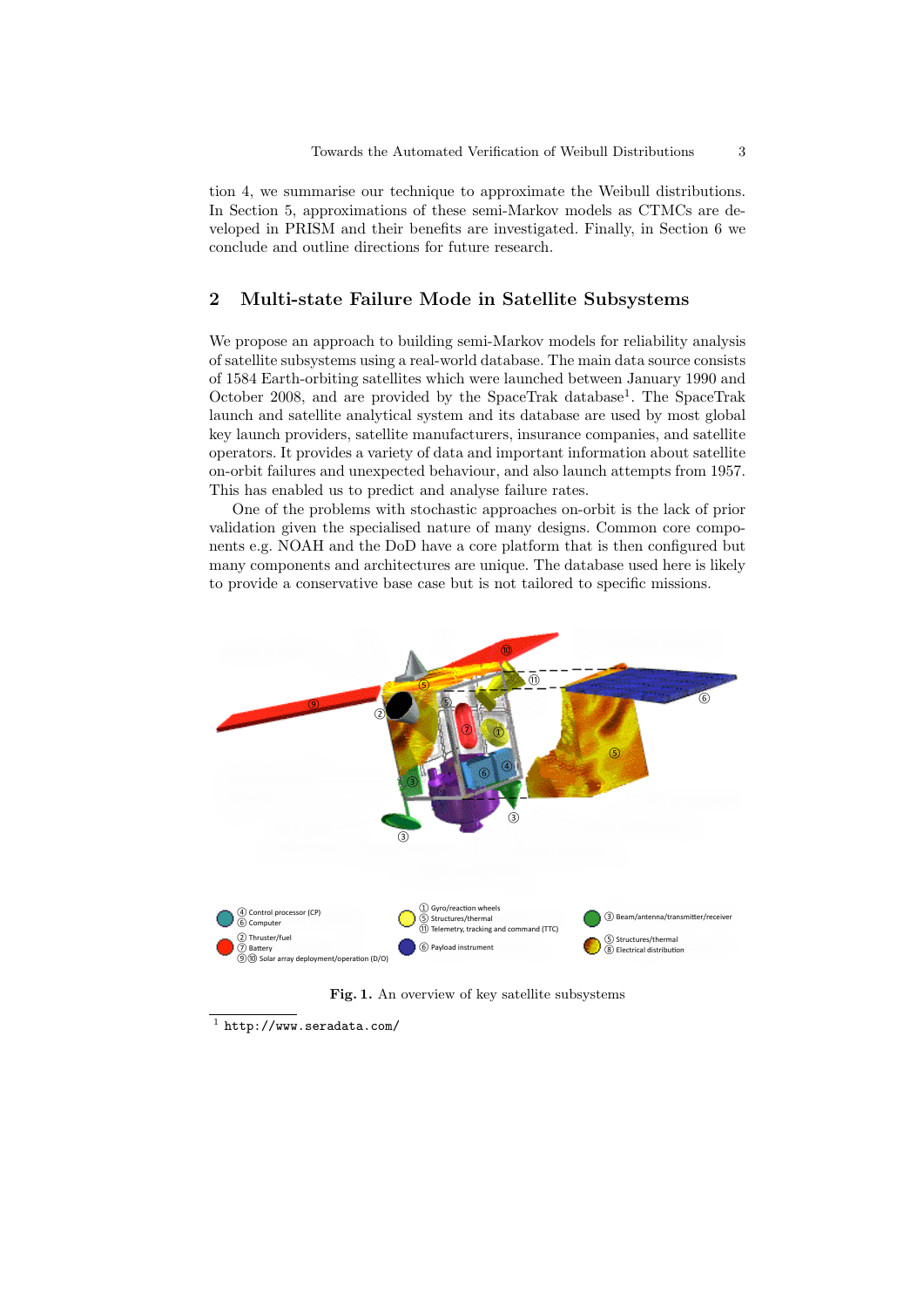

Fig. 2. Multi-state transitions for failure behaviour of satellite subsystems

The database contains several satellite subsystems. In this paper, we only consider 11 subsystems (as shown in Fig. 1). These are: (1) Gyro / sensor / reaction wheel, (2) thruster / fuel, (3) beam / antenna operation / deployment (4) control processor (CP), (5) mechanisms / structures / thermal, (6) payload instrument / amplifier / on-board data / computer / transponder, (7) battery / cell, (8) electrical distribution, (9) solar array deployment (SAD), (10) solar array operating (SAO), (11) telemetry, tracking and command (TTC), and one additional category, which is (12) unknown: when the subsystem causing the failure of the satellite could not be identified.

Unlike traditional binary models of reliability analysis for which satellite subsystems are considered to be either fully operational or suffering a complete failure, additional intermediate states which characterise partial failures are introduced (as shown in Fig. 2). This multi-state modelling approach provides more insights into the failure behaviours of a satellite system and their relationship to total failure through a finer level abstraction. These states are also defined in the SpaceTrak database, and their meanings are summarised as follows:

- State 1: satellite subsystem is fully operational;
- State 2: minor, temporary, or repairable failure that does not cause a substantial and perpetual effect on the operation of the satellite subsystem;
- State 3: major or non-repairable failure that results in loss of redundancy<sup>2</sup> to the operation of the satellite subsystem on a permanent basis;
- State 4: major or non-repairable failure that influences operation of the satellite subsystems on a permanent basis;
- State 5: drastic failure results in satellite retirement, which implies total failure of the satellite.

<sup>2</sup> redundancy: the duplication of critical components or functions of a satellite subsystem.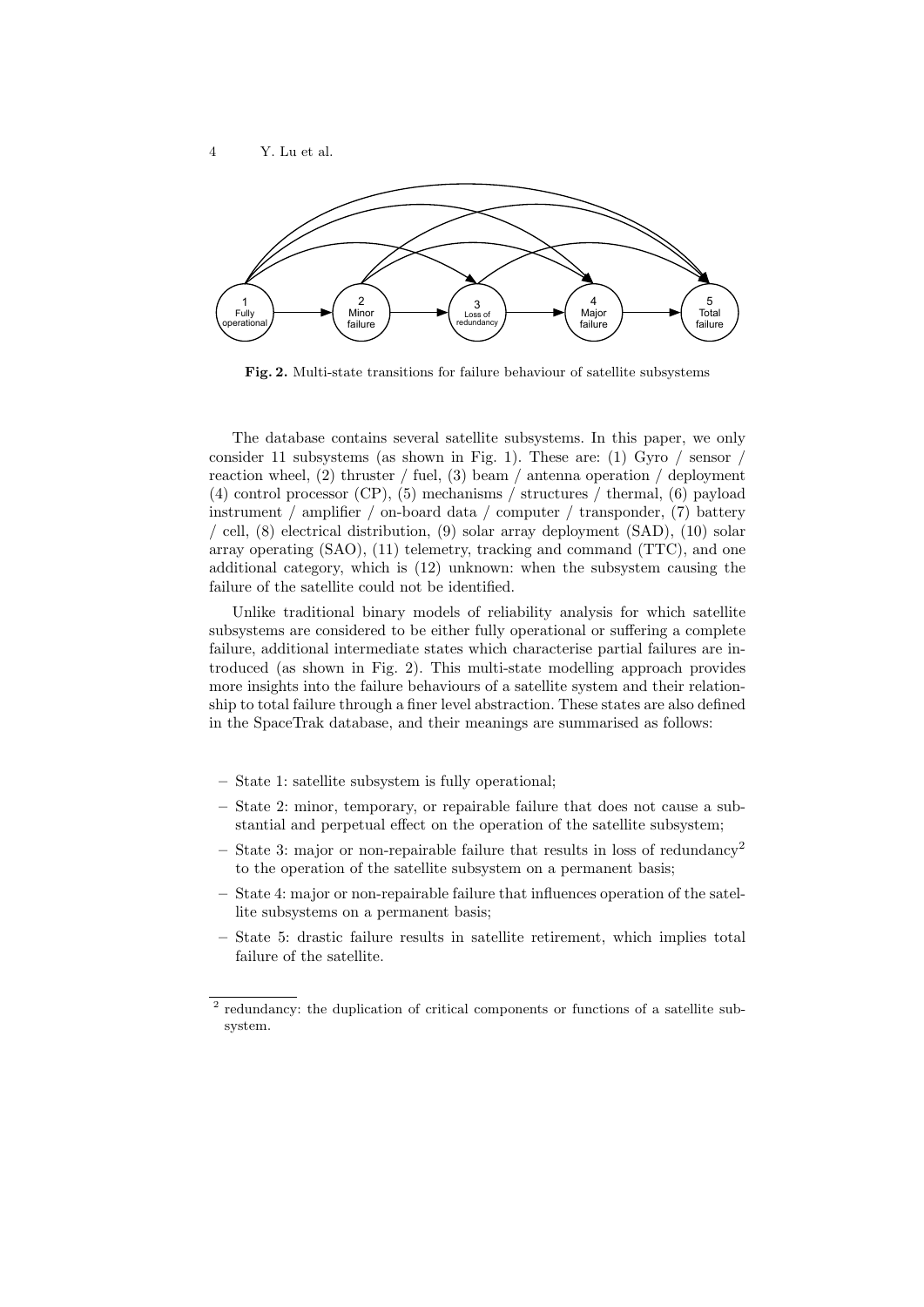#### 3 Preliminaries

#### 3.1 Continuous-Time Markov Chains

Satellite failure events occur with a real valued rate. It is therefore natural for us to model our systems as continuous time Markov chains (CTMCs). In a CTMC, time is continuous and state changes can happen at any time. The formal definition of a CTMC is given in Definition 1. This definition is from [12].

Definition 1 Let AP be a fixed, finite set of atomic propositions. Formally, a continuous-time Markov chain (CTMC)  $\mathcal C$  is a tuple  $(S,s_{init},R,L)$  where:

- $-S = \{s_1, s_2, ..., s_n\}$  is a finite set of states.
- $s_{init} \in S$  is the initial state.
- $R: S \times S \to \mathbb{R}_{\geq 0}$  is the transition rate matrix.
- $L:\; S \rightarrow 2^{AP}$  is a labelling function which assigns to each state  $s_i \in S$  the set  $L(s_i)$  of atomic propositions  $a \in AP$  that are valid in  $s_i$ .

where  $R(s_i, s_j)$  specifies that the probability of moving from  $s_i$  to  $s_j$  within t time units is  $1 - e^{-R(s_i, s_j) \cdot t}$ , an exponential distribution with rate  $R(s_i, s_j)$ . We approximate the semi-Markov chains in Fig. 3 using the underlying semantics of CTMCs. A semi-Markov chain is a model in which state holding times are governed by general distributions, which is a natural extension of CTMCs.

In Fig. 3, not all transitions exist between states for most subsystems as they are not present in the database. For example, no transition from a minor failure (state 2) to a total failure (state 5) of thruster / fuel was ever recorded on orbit for this subsystem in the database. Other transitions also do not occur in the database, so the total number of transitions is reduced. For this reason, they are not subject to formal analysis.

## 3.2 The PRISM Model Checker

We use the model checker PRISM [7] to obtain CTMC approximations of our multi-state failure models. It supports the analysis of several types of probabilistic models: Discrete-Time Markov Chains (DTMCs), CTMCs [13], Markov Decision Processes (MDPs) [14], and Probabilistic Timed Automata (PTAs) [15], with optional extensions of costs and rewards. PRISM models are expressed using the PRISM modelling language, which is based on the Reactive Modules formalism [16]. A PRISM model consists of the parallel composition of a number of modules. Each module is declared in the following way:

#### module name ... endmodule

A module consists of a list of variable declarations and a list of commands. At any moment, the state associated with a PRISM model is a valuation of all of the variables in the specification. A variable declaration consists of a variable name together with a list of possible values and an initial value. E.g.:

 $x : [0.4] \text{ init } 0;$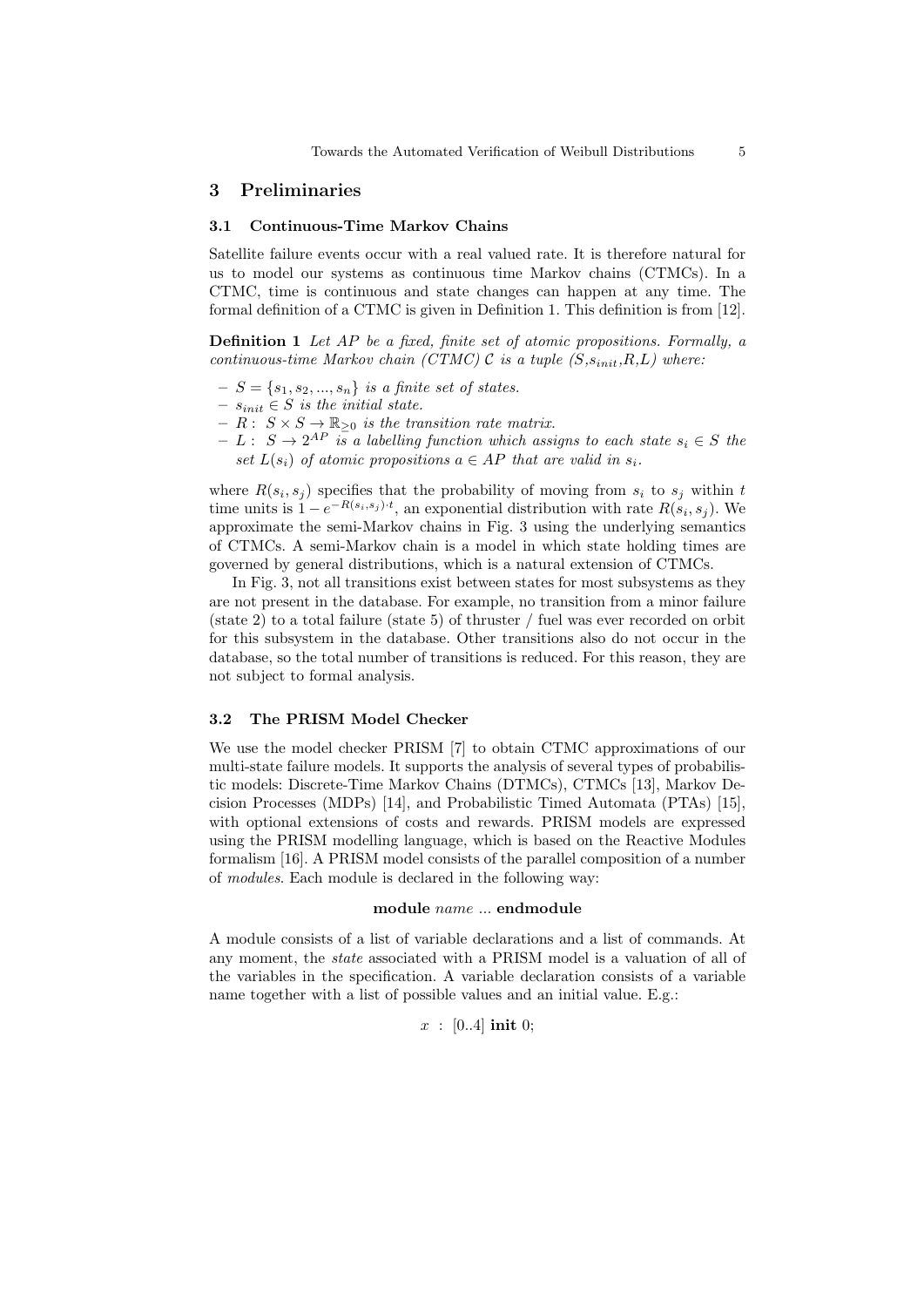

Fig. 3. Semi-Markov chains for multi-state failure mode of satellite subsystems: dotted arrows represent transitions following an exponential distribution (Exp) or Weibull distribution with increasing failure rate (IFR), and solid arrows represent transitions following a Weibull distribution with decreasing failure rate (DFR)

Every command consists of a guard and a non-deterministic choice of updates. Each update has an associated real-value rate. For example:

 $[syncLabel] guard \rightarrow rate_1 : update_1 + rate_2 : update_2 + ...$ 

Note that the initial label (syncLabel in this example) is optional, and allows for multi-module synchronisation.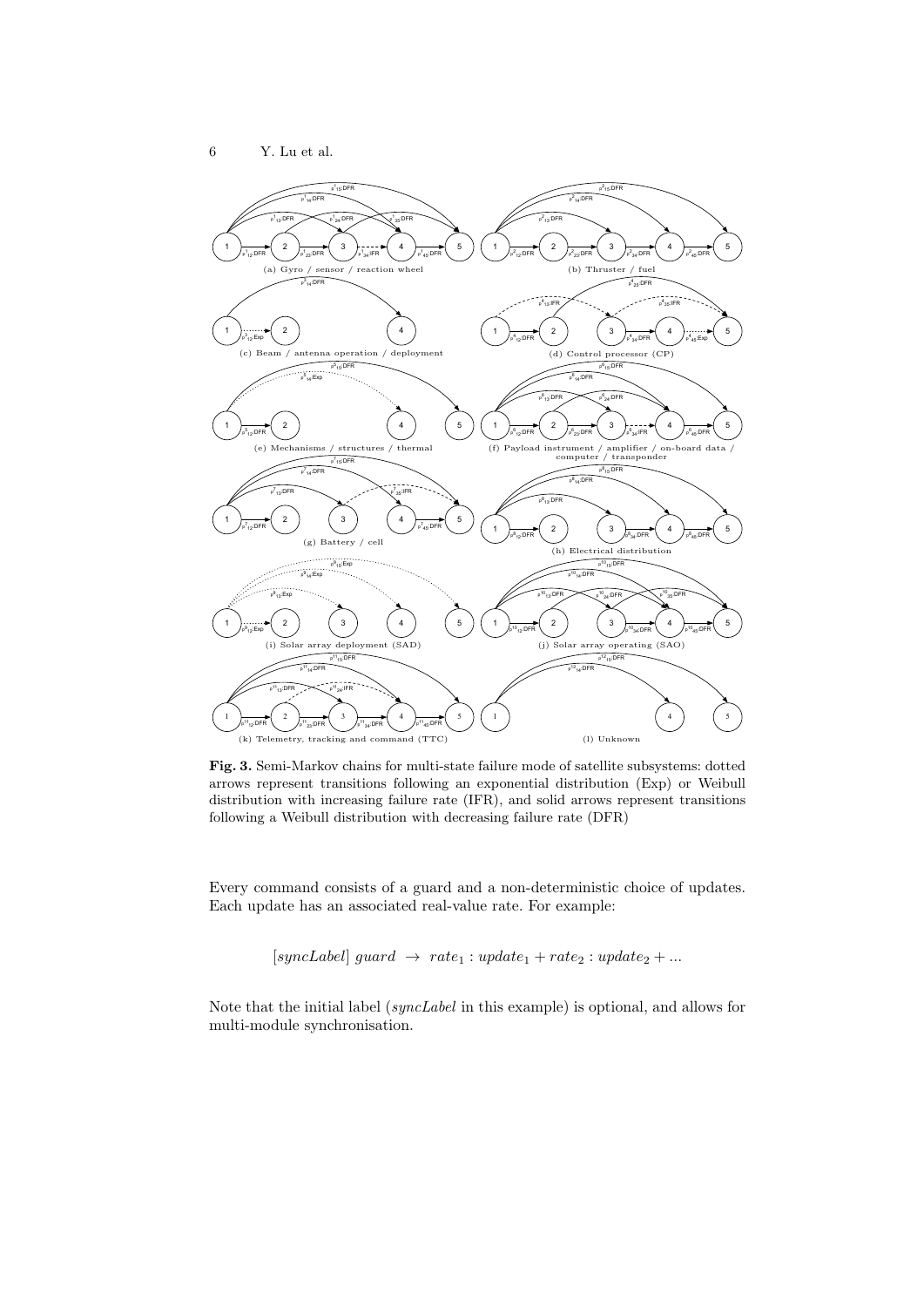#### 3.3 Continuous Stochastic Logic

In this paper, we use Continuous Stochastic Logic (CSL) [17] to specify properties. There are two types of formulae in CSL: state formulae, which are true or false in a specific state, and path formulae, which are true or false along a specific path. One of the most important operators is the  $P$  operator, which is used to reason about the probability of an event. The  $P$  operator is applicable to all types of models supported by PRISM. It is often useful to compute the actual probability that some behaviour of a model is observed. Thus, a variation of the **P** operator to be used in PRISM, i.e.,  $P_{=?}[pathprop]$ , which returns a numerical rather than a Boolean value (i.e., the probability that *pathprop* is true). For example, we might wish to calculate the probability that  $j = 1$  is true within the first T time units. This can be specified as  $P_{=?}[F \le T j = 1]$ , where F is the "eventually" temporal operator.

## 4 Approximation of Weibull Failure Models

#### 4.1 Weibull Distributions

In systems engineering, the Weibull distribution [18] is one of the most extensively used lifetime distributions for reliability analysis. It includes two parameters: (1) the shape parameter  $\gamma$  and (2) the scale parameter  $\alpha$ , together with key formulas such as cumulative density function (CDF) and probability density function (PDF). A Weibull PDF is expressed as:

$$
f(t; \gamma, \alpha) = \frac{\gamma}{\alpha} \left(\frac{t}{\alpha}\right)^{\gamma - 1} e^{-\left(\frac{t}{\alpha}\right)^{\gamma}}, t \ge 0, \gamma, \alpha > 0
$$
 (1)

and a Weibull CDF as:

$$
F(t; \gamma, \alpha) = 1 - e^{-(\frac{t}{\alpha})^{\gamma}}
$$
 (2)

We abbreviate  $f(t)$  and  $F(t)$  as the PDF and CDF of the Weibull distribution respectively, then the instantaneous failure rate is  $\frac{f(t)}{1-F(t)}$ . The failure rate is proportional to a power of time t. The shape parameter,  $\gamma$ , is equal to this power plus one.

The semantics of the Weibull distributions (also known as the bathtub curve) with different  $\gamma$  can be shown in Fig. 4 and explained as follows: (1)  $\gamma$  < 1 means that the failure rate decreases over time (decreasing failure rates). This occurs whenever a clear infant mortality<sup>3</sup> exists, and the failure rate decreases over time as the failure is discovered and the subsystem removed; (2)  $\gamma = 1$  means that the failure rate is constant at any time. This is the useful life of the satellite ; (3)  $\gamma > 1$  means that the failure rate increases with time (increasing failure rates). It occurs whenever a wear out exists, or a subsystem failure becomes more likely over time.

<sup>&</sup>lt;sup>3</sup> infant mortality: a subsystem fails early due to defects designed into or built into it.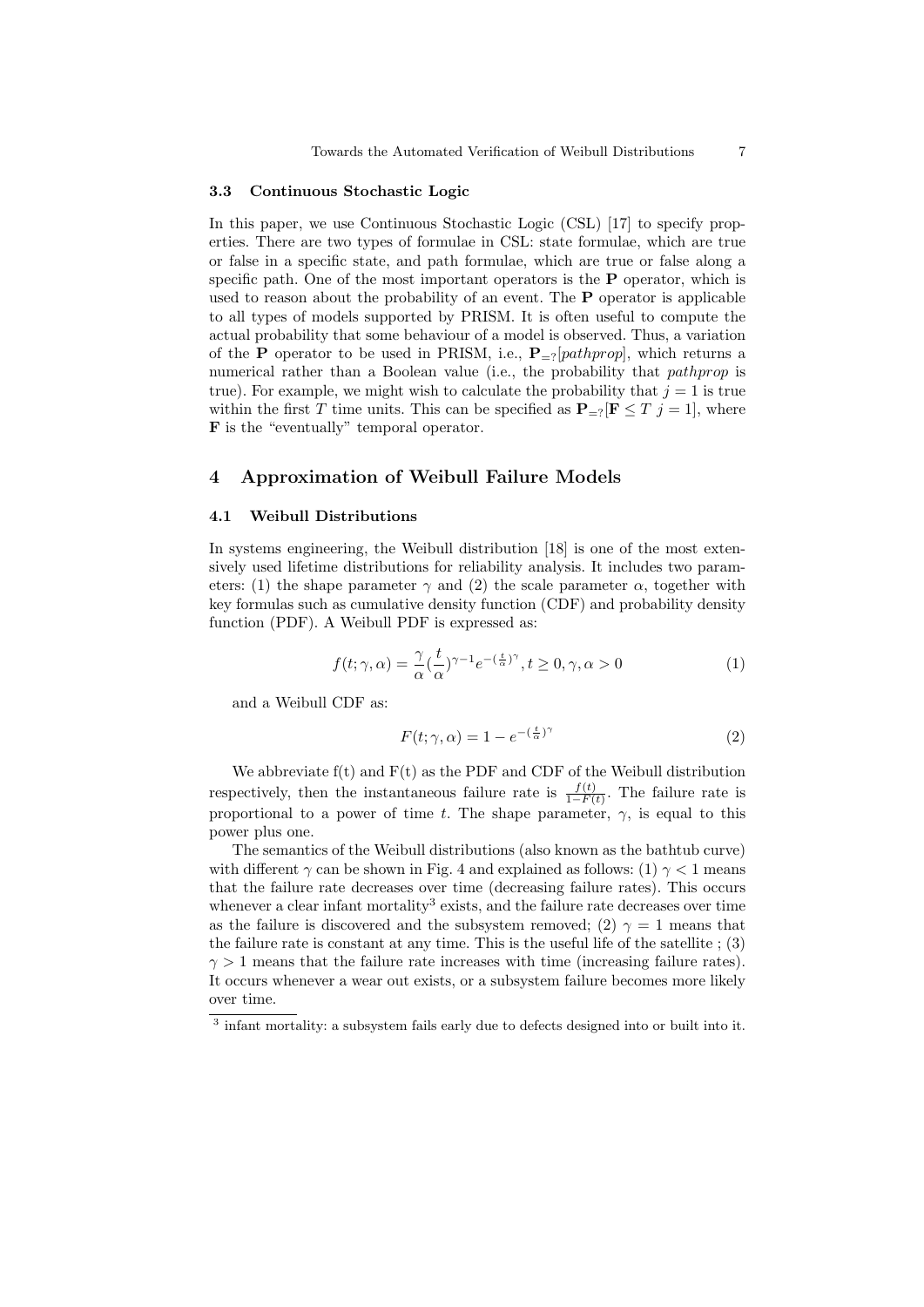

Fig. 4. Semantics of the Weibull distribution (the bathtub curve)

Generally, the ways to approximate the Weibull distributions is non-trivial. The simple technique of phase-type distributions is useful in some cases. Thus, we follow this line of work that Weibull IFR approximated by a M-stage Erlang distribution and Weibull DFR by a hyper-exponential distribution since there are intuitive and strong justifications for the model [3, 8]. Further, these general distributions provide simple mathematical structures such that the their underlying semi-Markov chains can be included in the Markov model framework.

#### 4.2 Increasing Failure Rates (IFR)

A simple technique for the realisation of approximations to the Weibull distribution models is matching moments, where the mean is the first moment and the variance the second. We first consider the approximation of a Weibull distribution modelling increasing failure rates (IFR) using an M-stage Erlang distribution [19], which belongs to the class of phase-type distributions. The M-stage Erlang PDF can be expressed as:

$$
f(t;M,\lambda) = \frac{\lambda^M}{\Gamma(M)} x^{M-1} e^{-\lambda x}, t \ge 0, \lambda > 0
$$
\n(3)

The Erlang CDF can be expressed as:

$$
F(t; M, \lambda) = 1 - e^{-\lambda x} \sum_{n=0}^{M-1} \frac{(\lambda t)^n}{n!}
$$
 (4)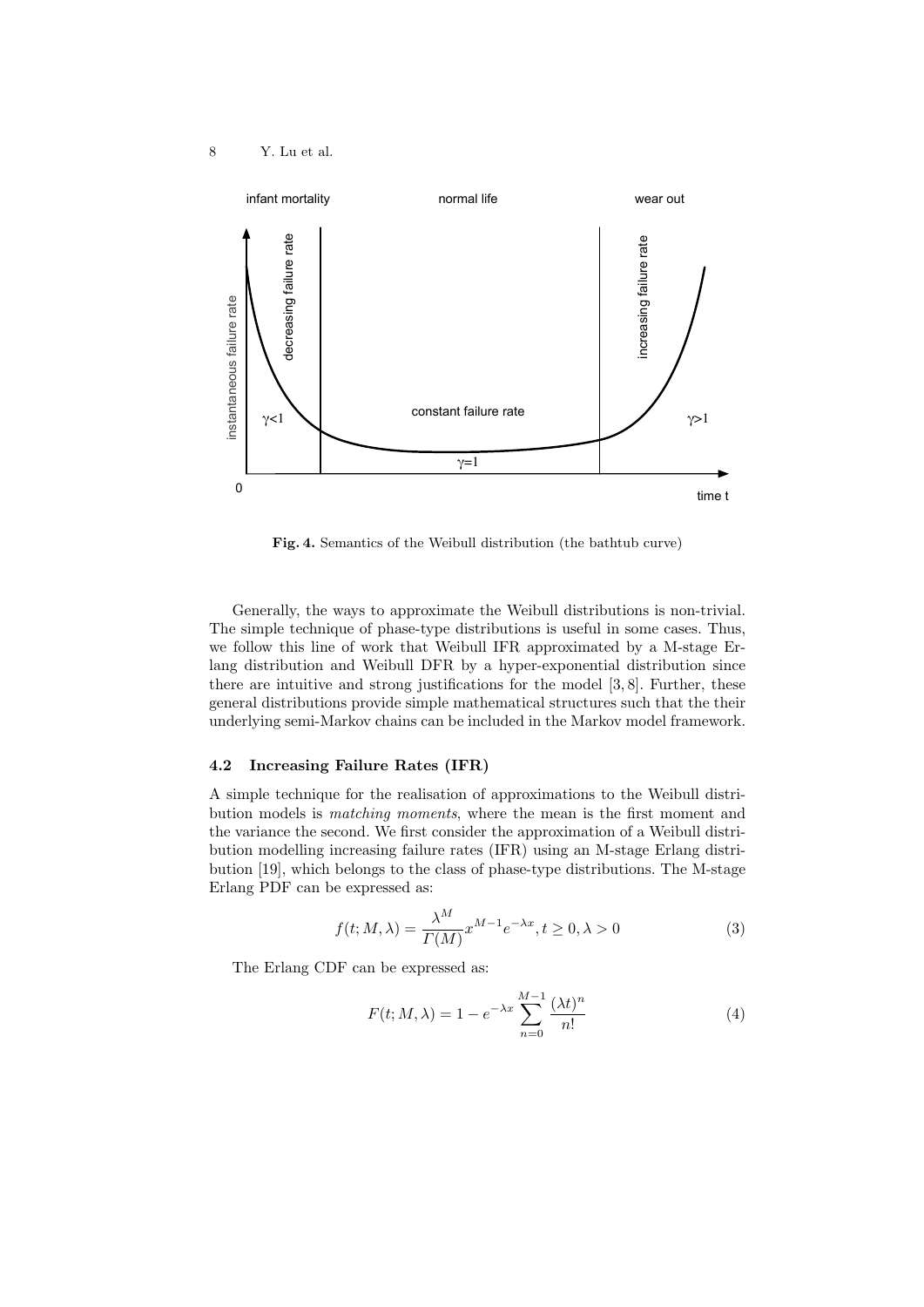Table 1. Difference between the Weibull distribution with IFR and its approximation as an Erlang distribution:  $i$  is the index of the semi-Markov chain for the corresponding satellite subsystem, and  $xy$  is the transition from state x to state y

| $x_1$                                                |                                                           | Weibull distribution with IFR Erlang distribution<br>$\alpha$ | k.                                  |                                                          |
|------------------------------------------------------|-----------------------------------------------------------|---------------------------------------------------------------|-------------------------------------|----------------------------------------------------------|
| $P_{34}^4$<br>$P_{13}^4$<br>$r_{35}^2$<br>$P_{34}^6$ | 1.1593<br>1.1229<br>1.0366<br>1.2452<br>28.6487<br>2.8232 | 17<br>664<br>15<br>16<br>9<br>23                              | 2<br>$\overline{2}$<br>5<br>20<br>3 | 0.1239<br>0.0031<br>0.1353<br>0.3352<br>2.2652<br>0.1464 |

According to [8], we have the first two moments of the M-Erlang:

$$
m_1 = \frac{M}{\lambda}, \ m_2 = \frac{M(M+1)}{\lambda^2} \tag{5}
$$

As a result, we have:

$$
M = \frac{m_1^2}{m_2 - m_1^2}, \ \lambda = \frac{m_1}{m_2 - m_1^2} \tag{6}
$$

where  $m_1$  and  $m_2$  are equal to the first two moments of the Weibull distribution with IFR, and are given as follows:

$$
m_1 = \alpha \Gamma(\frac{\gamma + 1}{\gamma}), \ m_2 = \alpha^2 \Gamma(\frac{\gamma + 2}{\gamma})
$$
\n<sup>(7)</sup>

The value of M is rounded to the nearest integer and the value of  $\lambda$  recalculated depending on this rounded value, so that the mean is matched.

For example, we consider Weibull parameters for the control processor. The Weibull parameters for the reliability of this subsystem are given by:  $\gamma = 1.4560$ ,  $\alpha = 408$  (years). Then, according to equations (6)-(8),  $M = 2$  and  $\lambda = 0.0054$ for the M-Erlang distribution. Using the Erlang distribution, the approximation result of the Weibull distribution with increasing failure rate for the relevant satellite subsystems is given in Table 1.

## 4.3 Decreasing Failure Rates (DFR)

The procedure for approximating the Weibull distribution with decreasing failure rates (DFR) by hyper-exponential distributions [20] can be summarised as follows, for details see [3].

First, we choose the number  $k$  of exponential components and  $k$  arguments:  $m_1 > ... > m_i > m_{i+1} > ... > m_k$ , for which the ratios  $\frac{m_i}{m_{i+1}}$  have to be sufficiently small (e.g.,  $\frac{m_i}{m_{i+1}} \geq 10$ ).

Second, we choose the number *n* such that for all  $i, 1 < n < \frac{m_i}{m_{i+1}}$ .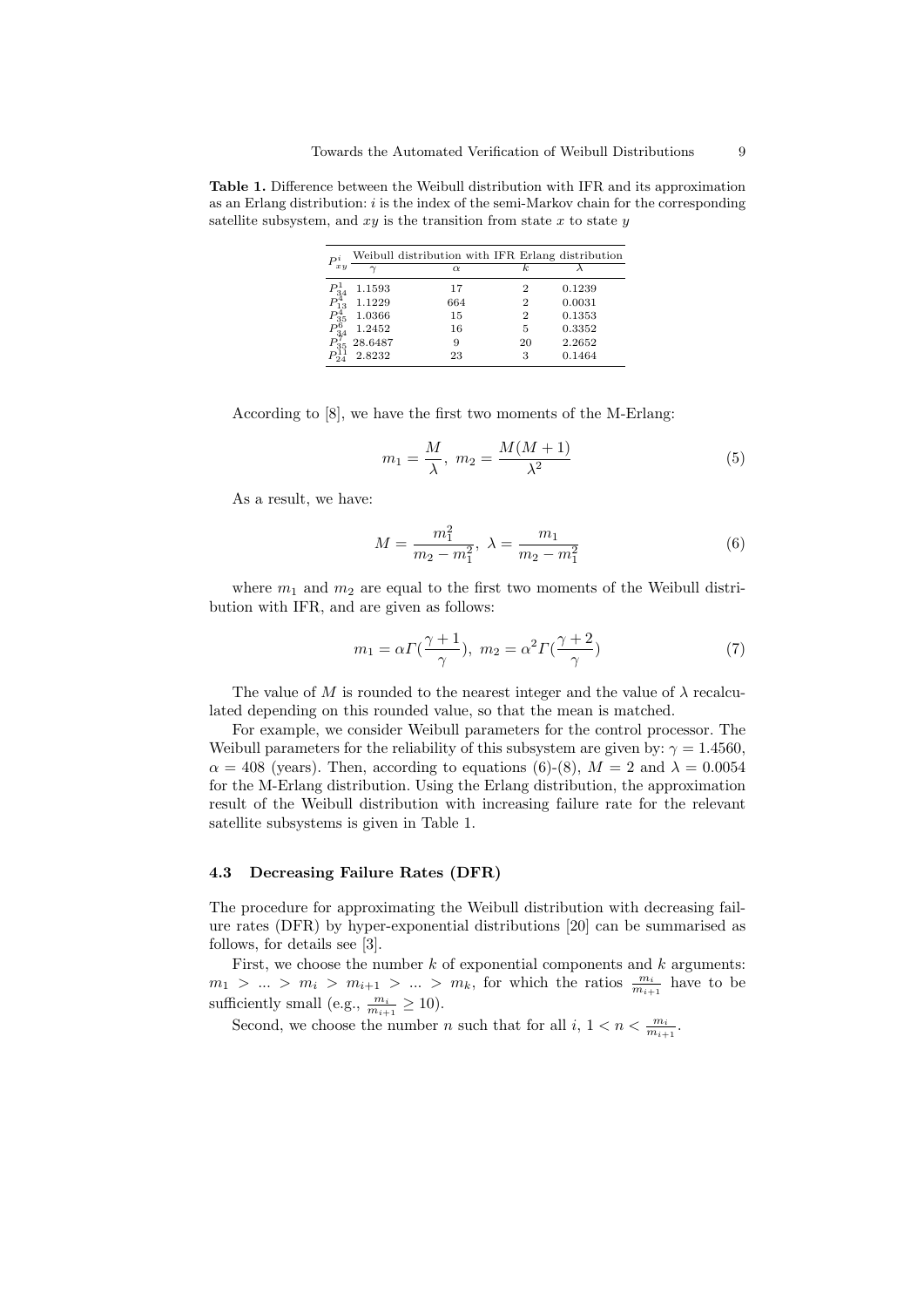Then, for the Weibull distribution CDF (see equation (3)), we have a complementary CDF (CCDF) given by:

$$
F^{c}(t; \gamma, \alpha) = 1 - F(t; \gamma, \alpha) = e^{-\left(\frac{t}{\alpha}\right)^{\gamma}}
$$
\n(8)

and we choose  $\lambda$  and  $p_1$  to match the CCDF  $F^c(t; \gamma, \alpha)$  (we abbreviate  $F^c(t; \gamma, \alpha)$ ) as  $F^{c}(t)$  at the arguments  $m_1$  and  $nm_1$ , so we solve the following equation:

$$
p_1 e^{-\lambda_1 m_1} = F^c(m_1), \ p_1 e^{-\lambda_1 n m_1} = F^c(n m_1)
$$
\n(9)

for  $p_1$  and  $\lambda_1$ . As a result, we obtain:

$$
\lambda_1 = \frac{1}{(n-1)m_1} ln\left(\frac{F^c(m_1)}{F^c(m_1)}\right), \ p_1 = F^c(m_1) e^{\lambda_1 m_1} \tag{10}
$$

Then, for  $2 \leq i \leq k$ , we have:

$$
F_i^c(m_i) = F^c(m_i) - \sum_{j=1}^{i-1} p_j e^{-\lambda_j m_i}, \ F_i^c(nm_i) = F^c(nm_i) - \sum_{j=1}^{i-1} p_j e^{-\lambda_j n m_i} \tag{11}
$$

and similarly, we solve the further equation:

$$
p_i e^{-\lambda_i m_i} = F_i^c(m_i), \ p_i e^{-\lambda_i n m_i} = F_i^c(n m_i)
$$
 (12)

for  $p_i$  and  $\lambda_i$  when  $2 \leq i \leq k-1$ . As a result, we obtain:

$$
\lambda_i = \frac{1}{(n-1)m_i} ln\left(\frac{F_i^c(m_i)}{F_i^c(nm_i)}\right), \ p_i = F_i^c(m_i) e^{\lambda_i m_i}
$$
 (13)

Finally, for  $i = k$ , we can have:

$$
p_k = 1 - \sum_{j=1}^{k-1} p_j, \ p_k e^{-\lambda_k m_k} = F_k^c(m_k), \ \lambda_k = \frac{1}{m_k} ln\left(\frac{p_k}{F_k^c(m_k)}\right) \tag{14}
$$

Using the hyper-exponential distribution, the approximation result of the Weibull distribution with decreasing failure rate for the relevant satellite subsystems is given in Table 2. For clarity, we only give the distribution for the subsystem (1), which is Gyro/sensor/reaction wheel.

## 5 Encoding the Weibull Models with CTMCs in PRISM

#### 5.1 Encoding the Weibull distribution with IFR

The approximation of the non-exponential sojourn time distributions can be realised via the insertion of one or more intermediate states between any existing deterioration transition. We approximate a Weibull IFR with an Erlang distribution. In Fig. 5(a),  $\frac{k}{\lambda}$  is the time taken for transition from state A to state H.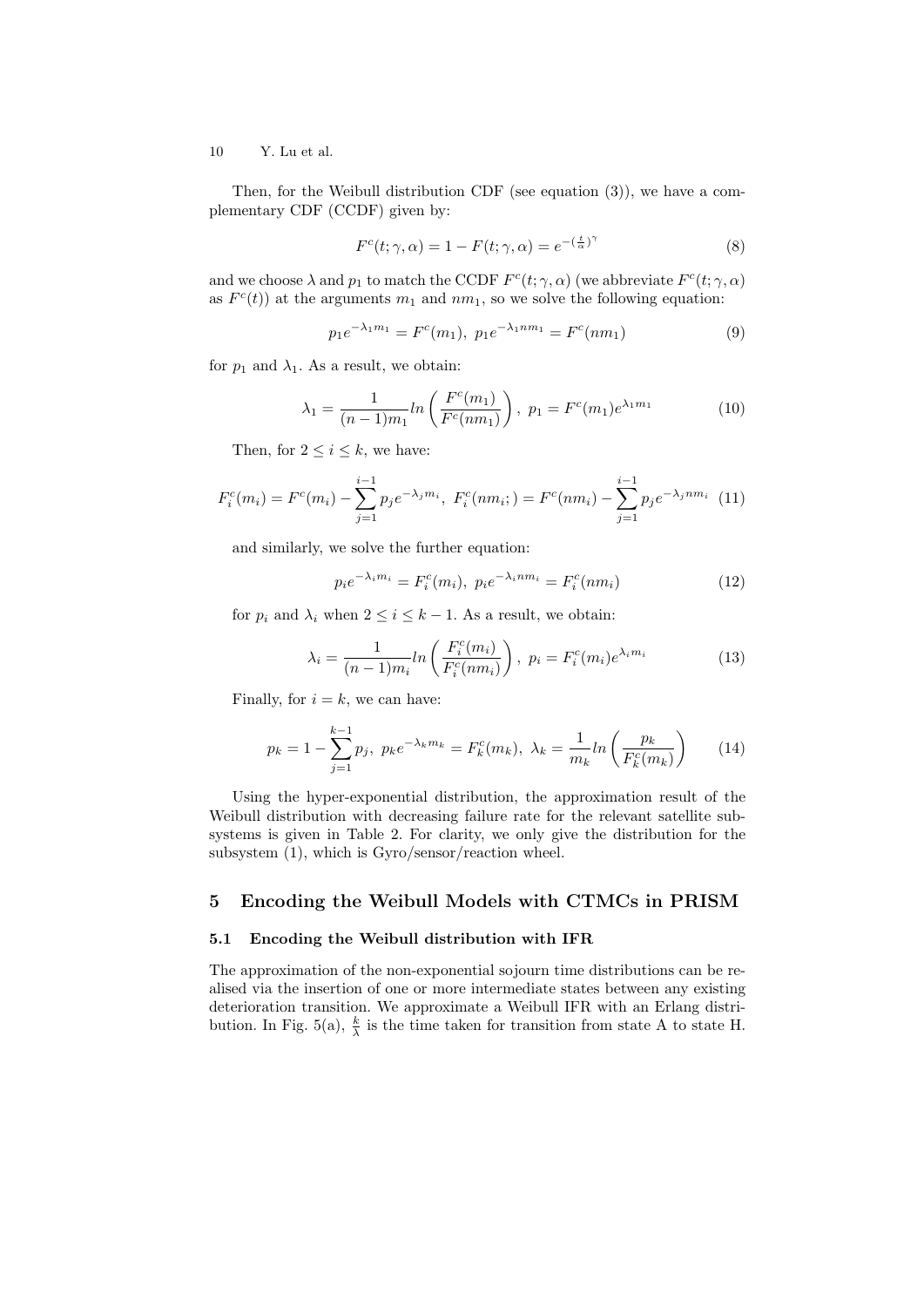Table 2. Difference between the Weibull distribution with DFR and its approximation as a hyper-exponential distribution:  $i$  is the index of the semi-Markov chain for the corresponding satellite subsystem, and  $xy$  is the transition from state  $x$  to state  $y$ 

| $P^i$                                                                    | Weibull distribution with DFR |          | Hyper-exponential distribution |                                                           |       |             |       |             |       |             |
|--------------------------------------------------------------------------|-------------------------------|----------|--------------------------------|-----------------------------------------------------------|-------|-------------|-------|-------------|-------|-------------|
| x y                                                                      | $\sim$                        | $\alpha$ | $p_1$                          | $\lambda_1$                                               | $p_2$ | $\lambda_2$ | $p_3$ | $\lambda_3$ | $p_4$ | $\lambda_4$ |
|                                                                          | $P_{12}^1$ 0.4482             | 12,526   |                                | 0.8149 0.000117 0.1258 0.0038 0.0384 0.0433 0.0210 0.8802 |       |             |       |             |       |             |
|                                                                          | $P_{13}^1$ 0.4334             | 80,050   |                                | 0.9074 0.000052 0.0630 0.0037 0.0189 0.0434 0.0108 0.9015 |       |             |       |             |       |             |
|                                                                          | $P_{14}^1$ 0.3815             | 210,126  |                                | 0.9133 0.000039 0.0548 0.0038 0.0188 0.0444 0.0131 0.9903 |       |             |       |             |       |             |
|                                                                          | $P_{15}^1$ 0.5635             | 65,647   |                                | 0.9518 0.000045 0.0377 0.0034 0.0077 0.0408 0.0028 0.7348 |       |             |       |             |       |             |
|                                                                          | 0.8229                        | 59       |                                | 0.0933 0.007895 0.6383 0.0132 0.2326 0.0458 0.0359 0.5320 |       |             |       |             |       |             |
|                                                                          | 0.5600                        | 4,003    |                                | 0.7852 0.000218 0.1631 0.0037 0.0378 0.0411 0.0139 0.7382 |       |             |       |             |       |             |
|                                                                          | 0.7115                        | 221      |                                | 0.3461 0.001866 0.5000 0.0058 0.1258 0.0404 0.0281 0.6022 |       |             |       |             |       |             |
| $\begin{array}{c} P_{23}^1 \ P_{24}^1 \ P_{35}^1 \ P_{45}^1 \end{array}$ | 0.4703                        | 135      |                                | 0.2068 0.000988 0.4133 0.0058 0.2396 0.0466 0.1404 0.8653 |       |             |       |             |       |             |



B (a) Modelling the Weibull distribution with IFR

Fig. 5. Modelling the Weibull distribution with CTMCs

```
ctmc
const int k;
const double mu = 10/k;
module erlang
         i : [1..k+1];
          [] i < k \rightarrow 1/\text{mu} : (i' = i + 1);[sync] i = k \rightarrow 1/\text{mu} : (i' = i + 1);
endmodule
module weibull_ifr
          j : [0..1];
          [sync] j = 0 \rightarrow (j' = 1);endmodule
```
Fig. 6. Encoding the Weibull distribution with IFR in PRISM

Thus, in order to approximate the interval, the total number of existing deterioration transitions is  $k - 1 = 7$ . The transition rate is proportional to k, ensuring a constant total transition time.

Consider the PRISM model in Fig. 6. Labelled action sync occurs with an Erlang distribution with scale  $\mu$  and shape k. For the purpose of the analysis, the CSL formula used is:  $P_{=?}[F \leq T \, j = 1]$ , expressing the probability that a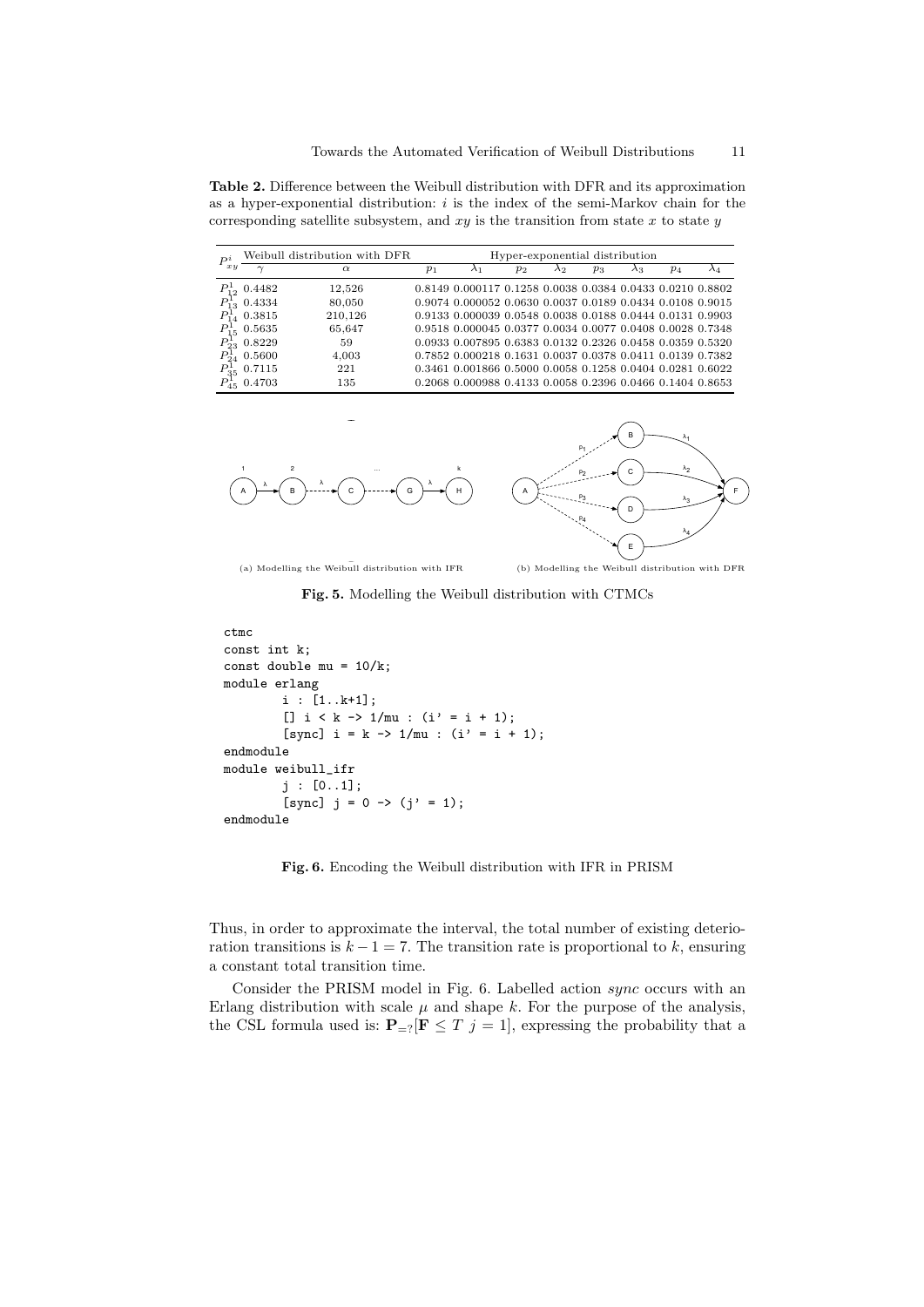satellite subsystem will fail in T years. In Fig. 7, we show the probability curve of the sojourn time for various values of k, where  $k = 1, 2, 5, 10, 100$ .



Fig. 7. Results of encoding the Weibull distribution with IFR in PRISM

Fig. 7 shows the results of using PRISM (on our CTMC model) to approximate the probability distribution with a constant sojourn time (i.e. of  $\mathbf{P}_{=?}[\mathbf{F} \leq T \; j = 1]$  for various values of k, where  $k = 1, 2, 5, 10, 100$  for both 100 years and 15 years. This is useful for modelling failure rates with multiple states, while guaranteeing the Markov property. In addition, a significant tradeoff exists between the accuracy and the underlying expansion in the state space of the model. For example, when  $k = 100$ , we can see from Fig. 7(a), that the approximation is very close to the actual distribution. However, increasing  $k$  by a factor of 100 increases the size of the underlying model by 100.



Fig. 8. Comparison between the Weibull distribution with IFR, its approximation, and PRISM encoding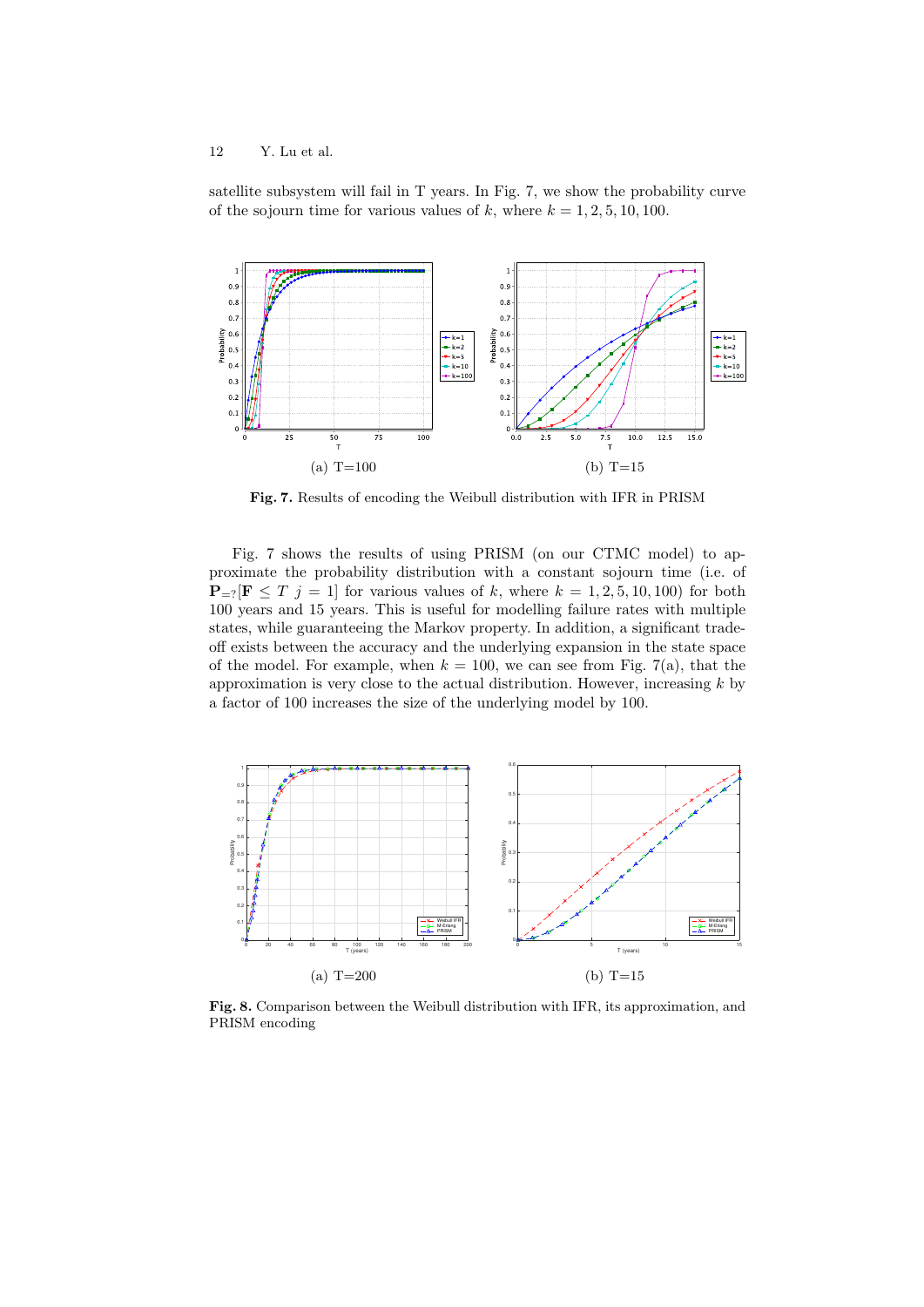To understand the differences better, we compare the CDF of the original Weibull IFR distribution with its approximation as an Erlang distribution and its implementation as a CTMC model in PRISM. As shown in Fig. 8(a), the difference between Weibull and the other two curves apparently tends to zero, indicating the approximation and implementation both to be accurate for right long tail probabilities. In Fig. 8(b), we see that the difference is at most 0.05, this is due to the fact that we lose a little accuracy in order to reduce the size of the state space associated with our PRISM model.

#### 5.2 Encoding the Weibull distribution with DFR

We approximate a Weibull DFR with an hyper-exponential distribution, which is a mixture of exponential distributions. The hyper-Erlang distribution is also a generalisation of the hyper-exponential distribution. So, the hyper-exponential distribution also belongs to the class of phase-type distributions. In general, it can be represented with respect to the time until absorption in a CTMC. For instance, a hyper-exponential distribution having four branches  $((p_1,\lambda_1), (p_2,\lambda_2),$  $(p_3,\lambda_3),(p_4,\lambda_4)$  can be represented by a CTMC model as shown in Fig. 5(b). Dotted arrows indicate instantaneous probabilistic transitions, and solid arrows transitions with exponentially distributed durations.

```
ctmc
const double p1, p2, p3, p4, lambda1, lambda2, lambda3, lambda4;
module weibull_dfr
         s : [0..5] init 0;
          \begin{bmatrix} \ \end{bmatrix} s = 0 -> p1 : (s' = 1) + p2 : (s' = 2) + p3 : (s' = 3) +
                       p4 : (s' = 4);[] s = 1 \rightarrow lambda1 : (s' = 5);
          [] s = 2 \rightarrow lambda2 : (s' = 5);
          [] s = 3 \rightarrow lambda3 : (s' = 5);
          [] s = 4 -> lambda4 : (s' = 5);
endmodule
```
#### Fig. 9. Encoding the Weibull distribution with DFR in PRISM

In Fig. 9, we encode the behaviour of the CTMC in Fig. 5(b) using PRISM. For CTMC, updates in commands are labelled with positive-valued rates, rather than probabilities. Since there are four transitions leaving state 0 which are all instantaneous, if we make the probabilistic choice between them, the states with instantaneous transitions can be removed to construct the underlying CTMC.

Fig. 10 shows the results of using PRISM (on our CTMC model – see Fig. 9) to approximate the probability distribution of a constant sojourn time (i.e. of  $\mathbf{P}_{=?}[\mathbf{F} \leq T \ s = 5]$  for  $k = 2, 3, 4, 5$  for both 100 years and 15 years). Although there is trade-off between the accuracy and the size of the resulting state space between  $k = 2$  and  $k = 4$ , the difference is not so obvious between  $k = 4$  and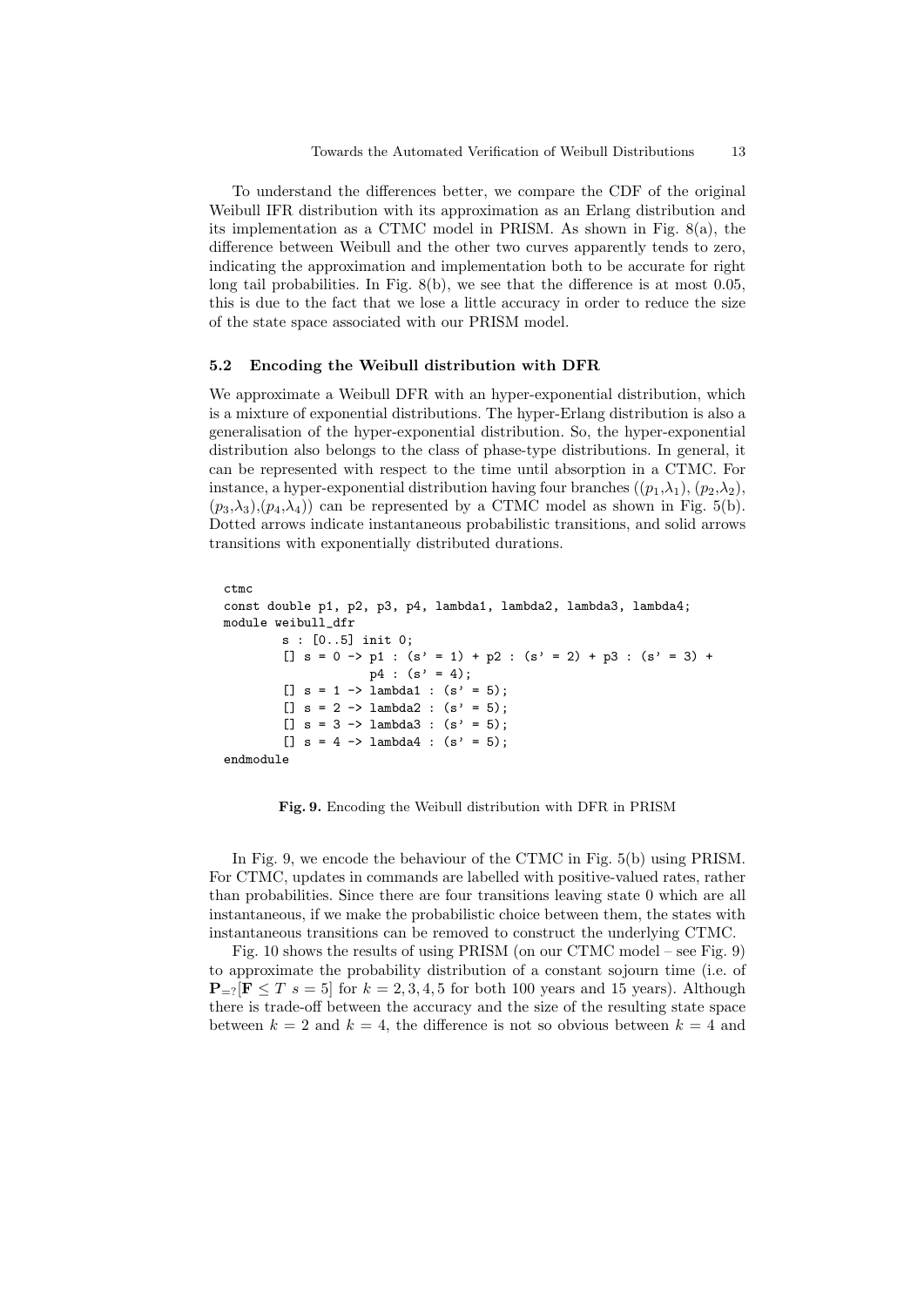



Fig. 10. Results of encoding the Weibull distribution with DFR in PRISM

 $k = 5$ . Therefore, we consider  $k = 4$  to be a good approximation parameter for the implementation of Weibull DFR in PRISM.

For the same purpose, we compare the CDF of the original Weibull DFR distribution with its approximation in a hyper-exponential distribution and its implementation with a CTMC in PRISM. As shown in Figures  $11(a)$  and  $11(b)$ , for a time scale ( $\alpha = 5000$  years), the difference between the Weibull DFR and the other two curves in the left short head is at most 0.01, and in the right long tails apparently becomes zero, indicating the approximation and implementation both to be accurate for a short scale for both left short head and right long tail probabilities. Though for a large scale ( $\alpha = 50000$  years) in Fig. 11(c), we can see that the difference can be very large in the right long tails. However, in Fig. 11(d), for  $T \le 15$  years, the approximation and implementation both appear to be accurate for large scale and left short head probabilities.

## 6 Conclusion and Future Work

We have shown that difficulties in modelling the Weibull distribution for satellite failures can be handled if appropriate approximations and modelling methods are considered. We have also proposed novel non-exponential models that characterise failure behaviours, based on Weibull failure modes (both increasing failure rates and decreasing failure rates) inferred from real-world datasets. We have approximated and encoded these new models with CTMCs in PRISM, and shown their approximation is accurate in matching a Weibull distribution in isolation.

The key contribution of this work is that the CTMCs-based formalisms come equipped with mature model checking tools, such as PRISM and so allow a wide range of analyses relevant to industrial critical systems to be performed automatically and efficiently. In future work, it would be interesting to see how their approximation matches the true distribution when multiple distributions are combined, e.g. when constructing a model for an entire satellite or a subset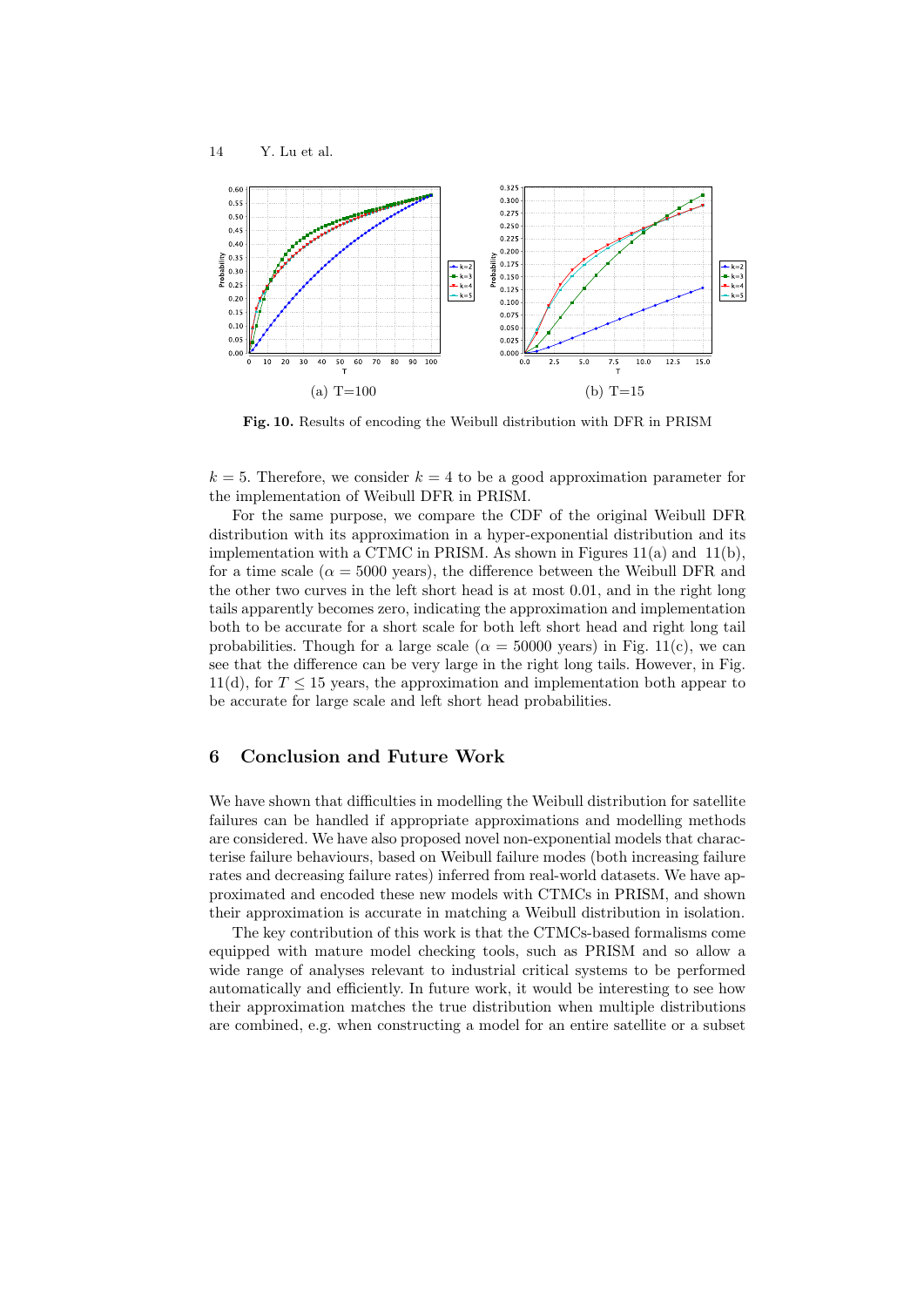

(a) Weibull DFR with small scale and T has value of 5000 (b) Weibull DFR with small scale and T has value of 15



(c) Weibull DFR with large scale and T has value of 50000

Fig. 11. Comparison between the Weibull distribution with DFR, its approximation, and PRISM encoding

of subsystems. Another interesting direction is to use various techniques such as symmetry reduction [21, 22] for reducing the state space of the approximation.

## References

- 1. Castet, J.F., Saleh, J.H.: Satellite and satellite subsystems reliability: Statistical data analysis and modeling. Reliability Engineering & System Safety 94(11) (2009) 1718–1728
- 2. Castet, J.F., Saleh, J.H.: Beyond reliability, multi-state failure analysis of satellite subsystems: A statistical approach. Reliability Engineering  $\&$  System Safety  $95(4)$ (April 2010) 311–322
- 3. Feldmann, A., Whitt, W.: Fitting mixtures of exponentials to long-tail distributions to analyze network performance models. Performance Evaluation 31(3-4) (1998) 245–279
- 4. López, G.G.I., Hermanns, H., Katoen, J.P.: Beyond Memoryless Distributions: Model Checking Semi-Markov Chains. In: Process Algebra and Probabilistic Methods. Performance Modelling and Verification. Volume 2165 of Lecture Notes in Computer Science. Springer Berlin Heidelberg (2001) 57–70